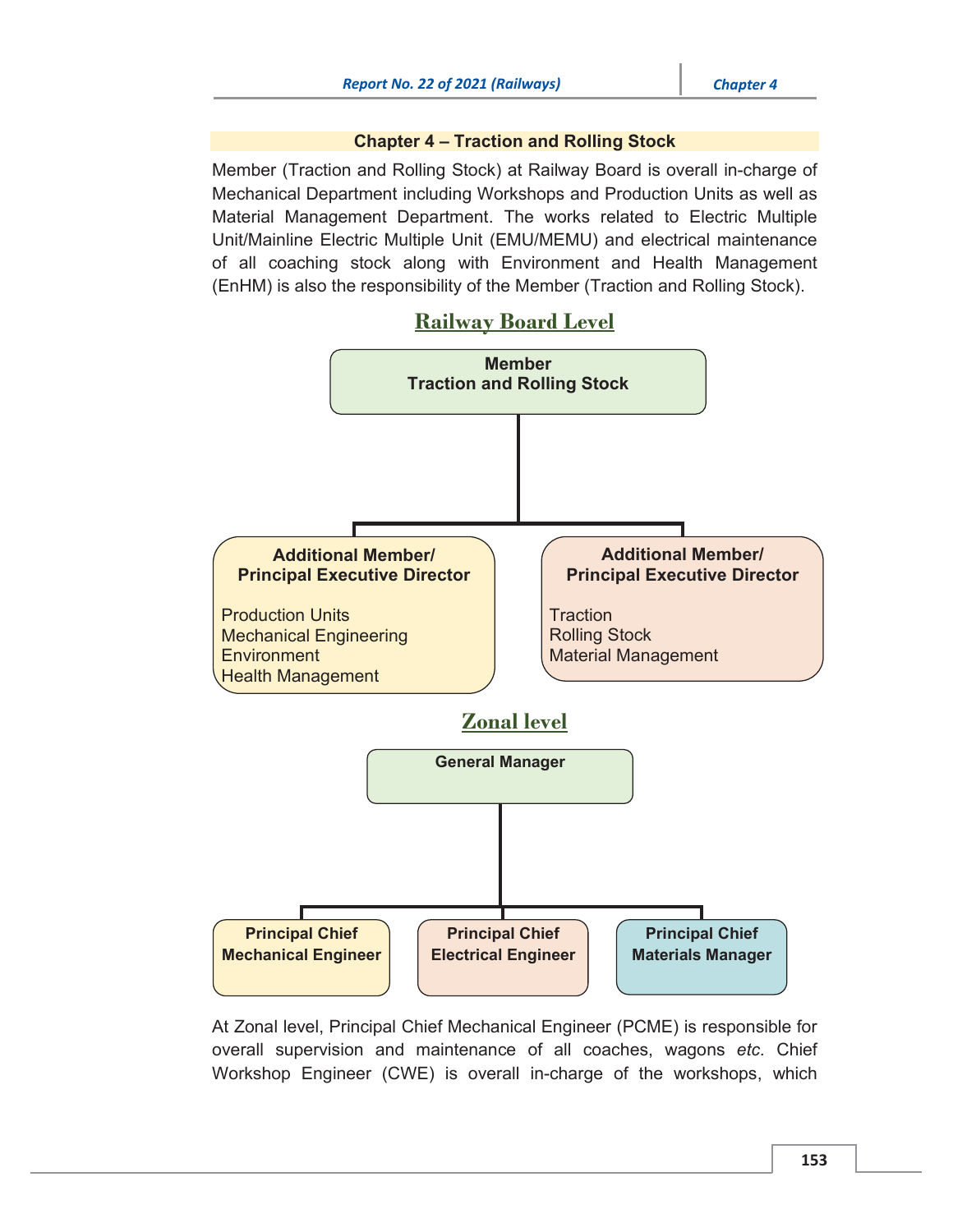undertake maintenance of rolling stock and related items. Principal Chief Electrical Engineer is overall in-charge of electrical maintenance of electric rolling stock, which includes electric Locos, Electric Multiple units, Electric Loco sheds, electric workshops, General services and Over Head Traction services etc.

Total revenue expenditure on repair and maintenance of rolling stock<sup>173</sup> in workshop during 2019-20 was ₹ 17,368.21 crore<sup>174</sup>. Operating expenses on rolling stock and equipment was ₹ 17,830 crore<sup>175</sup> during 2019-20. Further, capital expenditure on Production Units176 during 2019-20 was ₹ 30,206 crore. During the year, apart from regular audit of vouchers and tenders, 745 offices of the Mechanical Department were taken up for inspection.

Material Management Department is responsible for planning, procurement of various types of stores required for operations and maintenance of trains. These include supply of spare parts, components, fittings, sub-assemblies to production units, maintenance, and manufacturing workshops. The Department is also responsible for total inventory management of all stores, their purchasing and distribution to consignees. Besides this, Material Management Department also carries out disposal of scrap items through public auction and tenders (selected items).

At the Zonal level, Principal Chief Materials Manager is the principal head of the Department who is assisted by Chief Material Managers and Deputy Chief Material Managers. At Divisional level, Senior Divisional Material Manager is head of the Department and reports to Divisional Railway Manager. Total expenditure of the Stores Department during 2019-20 was ₹ 1,156.45177 crore. During the year, apart from regular audit of vouchers and tenders *etc*., 281 offices of the Stores Department were inspected.

This Chapter includes five individual paragraphs. These paragraphs cover compliance issues on Rolling stock and Material Management.

<sup>&</sup>lt;sup>173</sup> including Carriages & Wagons, Plant & Equipment<br><sup>174</sup> Sub head 3002-3003 (4)-Repair and maintenance of Carriages and Wagons and Minor head 300 of Sub head 3002-3003 (5)-Repair and maintenance of Plant and Equipment-Appropriation Accounts – 2019-20

<sup>&</sup>lt;sup>175</sup> Sub head 3002-3003 (6)-Operating Expenses - Rolling Stock and Equipment-Appropriation Accounts – 2019-20

<sup>176</sup>ICF/Chennai, RCF/Kapurthala, MCF/Raebareli, RWP/Bela, RWF/Yelahanka, DMW/Patiala, DLW/Varanasi and CLW/Chittaranjan – Appropriation Accounts – 2019-20<br><sup>177</sup> Minor Head 400 of Sub head 3002-3003 (01) – General Superintendence and Services-

Indian Railways Appropriation Accounts-2019-20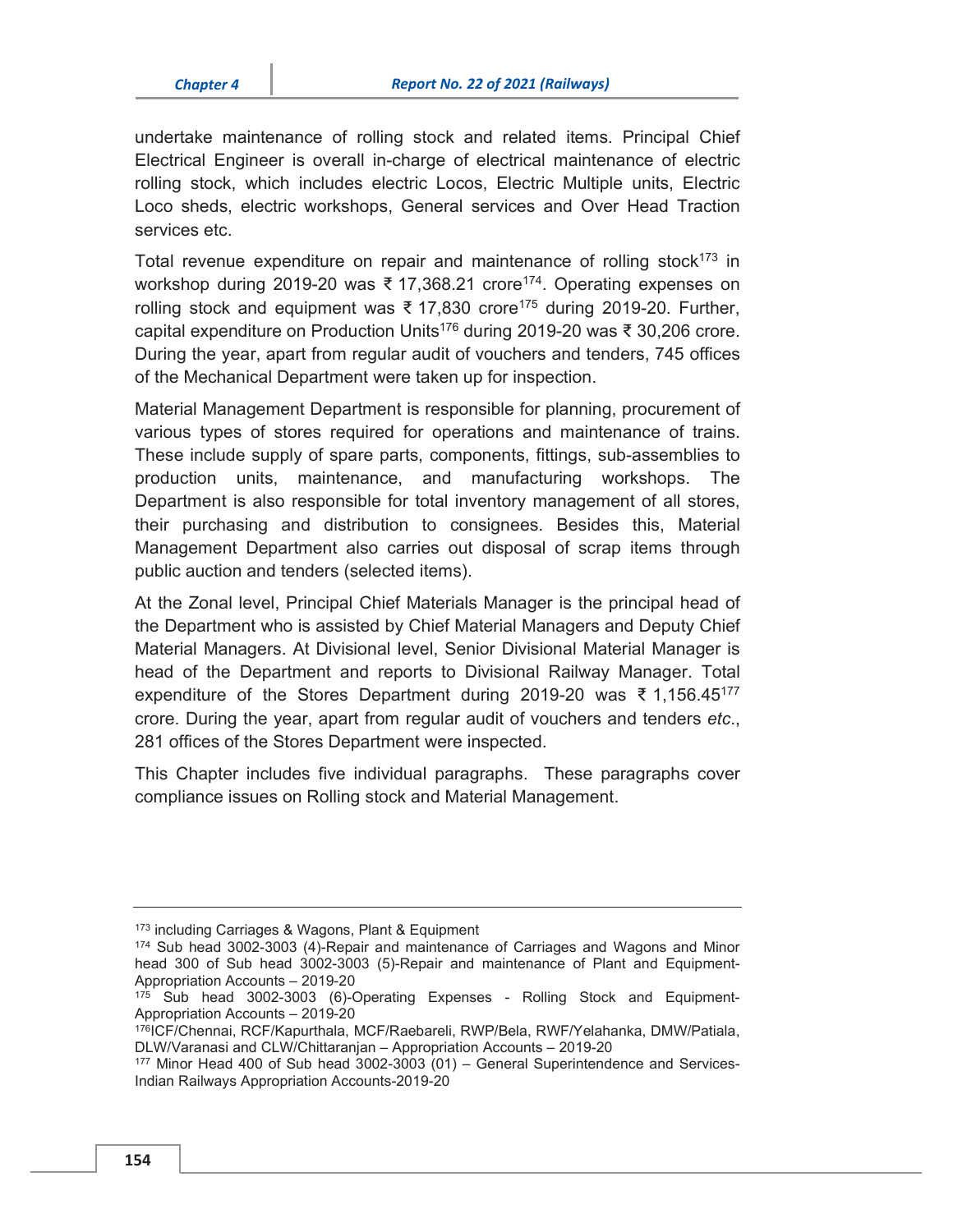4.1 Avoidable expenditure towards procurement of power from Bhartiya Rail Bijlee Company Limited: Central Railway and Railway Board

Indian Railways had incurred avoidable expenditure of ₹ 968.73 crore towards procurement of power from Bhartiya Rail Bijlee Company Limited (BRBCL). This avoidable expenditure includes ₹ 463.30 crore towards fixed capacity charges, transmission charge and surcharge for belated payment of dues and ₹ 505.43 crore due to injudicious decision to discontinue power purchase agreement with TATA Power-Distribution and procurement of power from BRBCL at higher tariff.

In November 2007, Indian Railway (IR) had set up a 1000 mega watt (MW) captive power plant as a Joint Venture company, Bharatiya Rail Bijlee Company Limited (BRBCL), at Nabinagar, Bihar in collaboration with National Thermal Power Corporation Limited (NTPC). On behalf of IR, East Central Railway (ECR) executed a Bulk Power Purchase Agreement (BPPA) with BRBCL in December 2010. As per the agreement, IR would draw upto 900 MW of power through open access for various Traction Sub-stations (TSS) of IR located in different states for a period of 25 years.

BRBCL declared the Commercial Operation Date (COD) of the first unit of 250 MW from 15 January 2017. The 90 per cent of power from this unit was scheduled for Railways' in the states of Bihar (50 MW), West Bengal (95 MW) and Odisha (60 MW). These states, however, did not agree to issue 'No Objection Certificate' (NOC). As a result, IR could not draw power from the first unit of BRBCL. Ministry of Railways raised the issue at various levels with the competent authorities of those states. Bihar had stated that NOC would be issued in about two years time as the transmission network of the state was being strengthened. While the matter was under consideration with Odisha Electricity Regulatory Commission, no response was received from West Bengal.

In view of the above, IR re-scheduled the power plan. 130 MW was allocated to Mumbai area (Central and Western Railway) and 75 MW for Damodar Valley Corporation (DVC) area<sup>178</sup>. Audit observed that Central Railway (CR) had PPA with Tata Power Company-Distribution (TPC-D) up to 10 February 2017 for supply of power at the rate of  $\bar{\tau}$  4.70 per Kilowatt hour (Kwh) from nine TSS located in Mumbai Suburban area. For implementation of the

<sup>178</sup> Railways allocation was 90 per cent of 250 MW capacity of the first unit i.e. 225 MW ex BUS (electricity generation point). This 225 MW reduces to 205 MW at the consumption point due to transmission losses.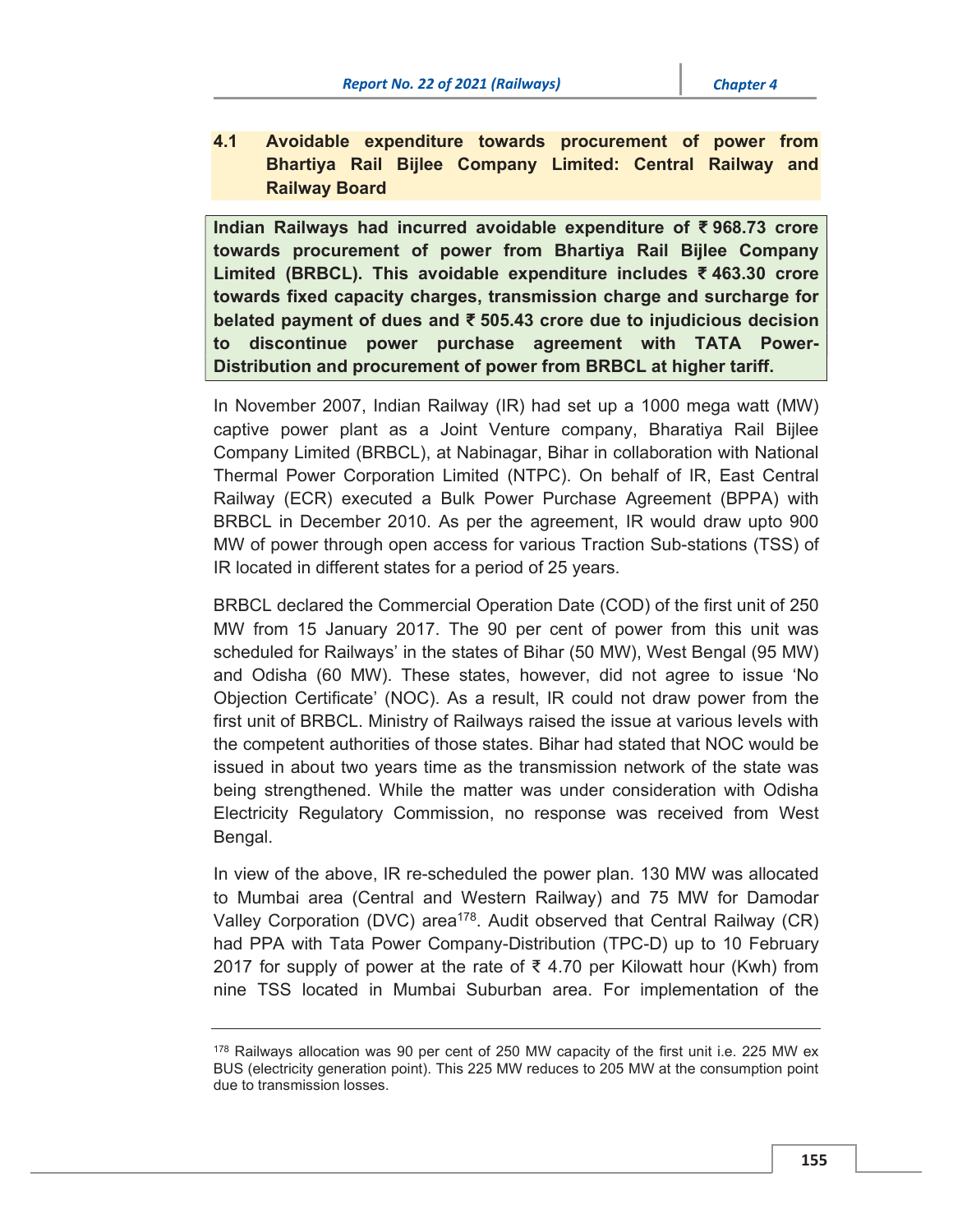revised power plan, it was decided to discontinue the existing Power Purchase Agreement (PPA) with TATA Power after its expiry in February 2017. Chairman Railway Board, however, did not agree (December 2016) to the decision on the ground that TATA Power had advantage of local standby distribution networks and cheap tariff. Power Purchase Agreement with TATA was, therefore extended up to 01 August 2017. The agreement with TATA power was not renewed further. The supply of power from the first unit of BRBCL commenced from 02 August 2017.

Audit observed that IR failed in compliance of statutory requirement of 'No Objection Certificate'(NOC) for transmission of power to different states as per power plan during the long gestation period between setting up of BRBCL in December 2010 and commissioning of first unit of the plant in January 2017. As a result, IR could not draw power from BRBCL during the period 15 January 2017 (COD) to 01 August 2017. During the period 15 January 2017 (COD) to 31 July 2017, when no power was drawn from Unit I, BRBCL paid fixed capacity charges of ₹ 200.89 crore. It includes CR's share was ₹ 127.71 crore. Out of ₹ 273.14 crore paid towards consumption of power for the period 15 January 2017 to 01 August 2017, CR adjusted ₹ 59.81 crore against the debit raised by ECR during the period August 2017 to March 2018.

In respect of 2nd unit, COD was 10 September 2017. During the period September 2017 to November 2017, only 118.336 MW power was supplied from Unit II. Thereafter, no power was drawn from Unit II till June 2018 resulting in extra expenditure of about ₹ 262.41 crore<sup>179</sup> towards payment of fixed capacity charges for the period from December 2017 to June 2018. Further, discontinuation of PPA with TATA to draw power from BRBCL at higher tariff also led to extra expenditure of ₹ 505.43 crore for the period August 2017 to May 2021 as shown in Annexure 4.1.

In response to special letter issued in March 2019 on loss due to procurement of power from BRBCL at higher tariff, the Central Railway Administration stated (April 2019) that the power was availed from BRBCL to reduce the impact of payment of fixed capacity charges irrespective of energy being drawn from BRBCL. It was also stated that availing of power from Tata Power Corporation – Distribution (TPC-D) was not financially beneficial to CR as it would have resulted in non-utilisation of capacity already tied up with BRBCL and payment of capacity charges to both TPC-D and BRBCL. The Railway Administration further asserted that the decision to switch over the

<sup>&</sup>lt;sup>179</sup> Calculated in audit based on the average expenditure on account of fixed capacity charges for Unit I.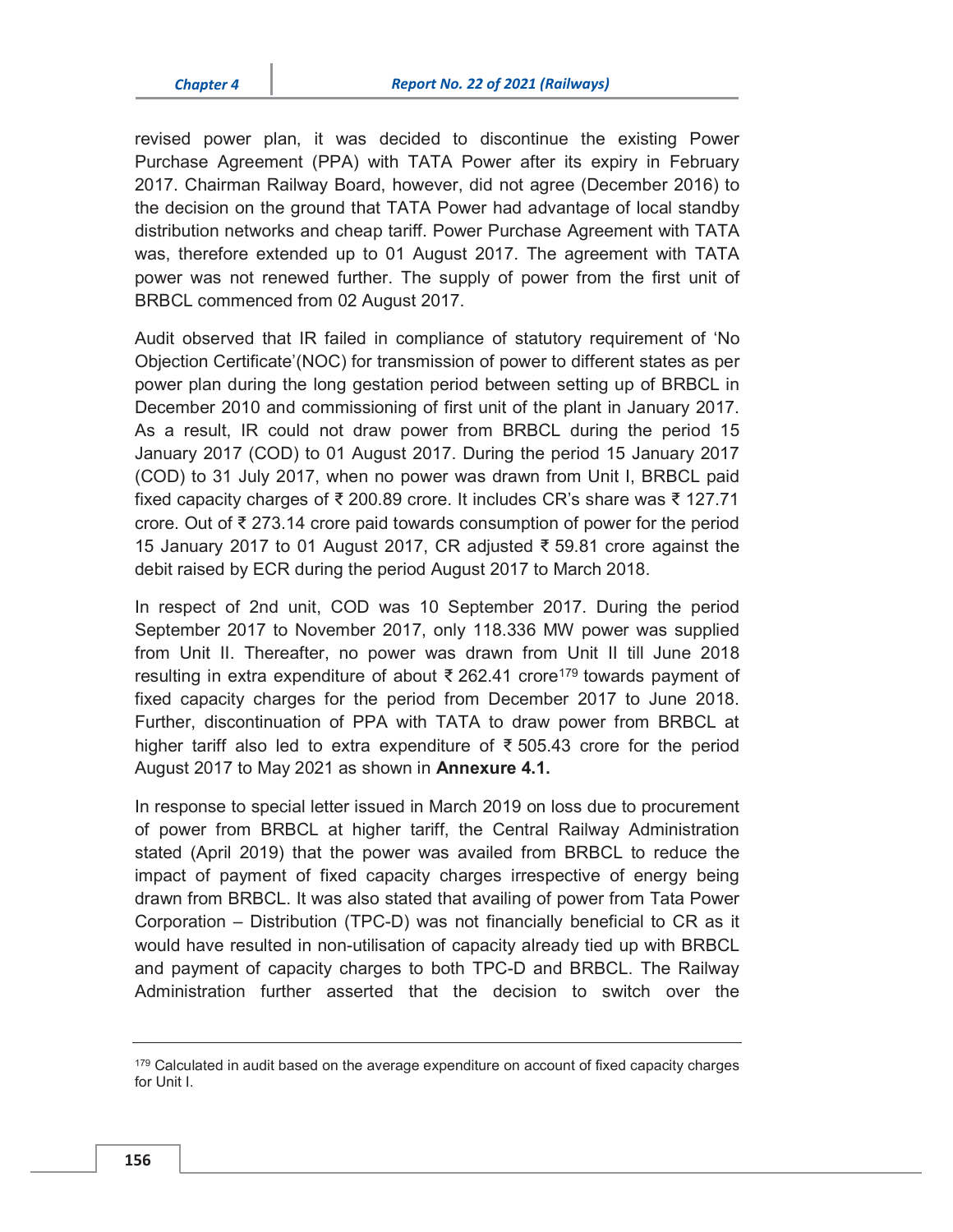procurement of power supply from TPC-D to BRBCL was as per the policy decision taken by Railway Board.

The contention of the Railway Administration was not tenable. The Railway Administration could not draw power from BRBCL due to its failure in obtaining NOC for transmission of power to Bihar, West Bengal and Odisha. Indian Railways (IR) was compelled to reallocate power to Mumbai area and discontinue the PPA with TPC-D to counter the financial liability towards payment of fixed charges due to non-utilisation of capacity already tied up with BRBCL.

Thus, IR had incurred avoidable extra expenditure of ₹ 968.73 crore towards fixed capacity charges and procurement of power from BRBCL at higher tariff.

The matter was taken up with MoR in September 2021; no reply was received (November 2021).

# 4.2. Avoidable expenditure due to payment of penalty for excess load: North Eastern Railway and Northern Railway

Despite clear directives of Ministry of Railways for review of Contract Demand and its timely revision, North Eastern and Northern Railway Administrations failed to assess the Contract Demand realistically and take timely action for its revision. Failure in assessment and timely revision of Contract Demand resulted into avoidable payment of penalty of ₹ 16.87 crore by North Eastern Railway and ₹ 15.16 crore by Northern Railway.

As per Para 20102 of Indian Railway Manual of AC Traction Maintenance and Operation, the Contract Demand (CD)<sup>180</sup> for each sub-station should be stipulated in relation to the expected actual Maximum Demand<sup>181</sup> in such a manner that infructuous payments viz., penal charges for exceeding the Contract Demand, are avoided. The Manual also stated that the Contract Demand has to be carefully determined, reviewed periodically and if necessary, modified to avoid penal charges. Also, the notice period for altering Contract Demand should be kept as low as possible in the agreement, preferably four to six weeks.

As per the Rate Schedule of State Electricity Suppliers<sup>182</sup>, there is a penalty charged for exceeding the contracted demand. In case the Maximum Demand

<sup>180</sup>Contract Demand means the maximum KW/KVA demand for supply of which the Supplier undertakes to provide facility to the Consumer from time to time.<br><sup>181</sup>Maximum Demand means the average amount of KW/KVA delivered to the point of supply

of the Consumer and recorded during a 15 minutes period of maximum use in the month. 182UPPCL; MVVNL and PVVNL.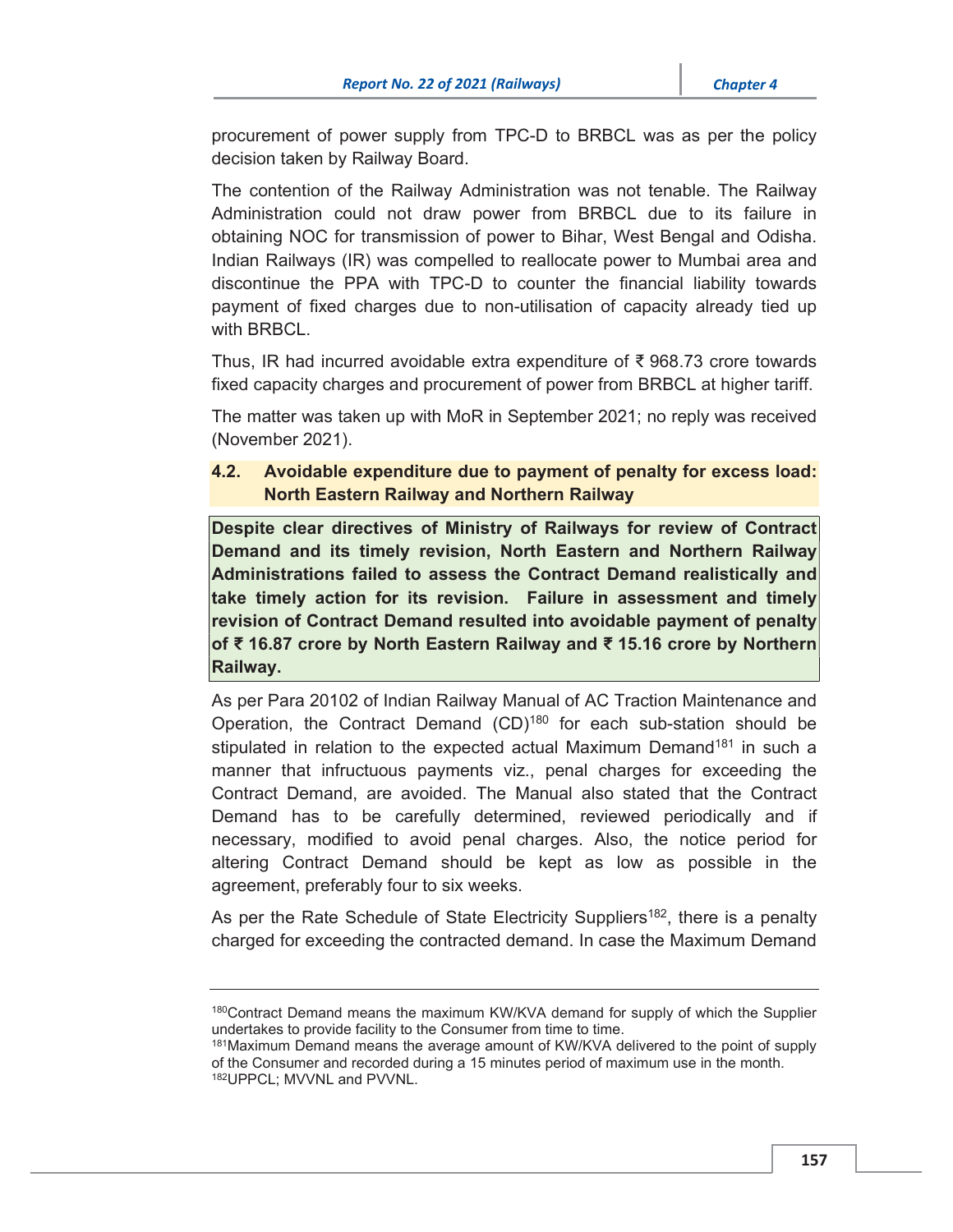in any month exceeds the Contract Demand, excess demand shall be levied equal to 200 *per cent* of the normal rate. This would be in addition to the normal demand charges as per the maximum load recorded by the meter.

In order to avoid payment of penalty for exceeding the Contract Demand, the Ministry of Railways (MoR) directed (February 2000<sup>183</sup>) the General Managers of all Zonal Railways to monitor the maximum demand at each supply point on regular basis. It further advised to revise it to the desired level based upon the Agreements and Tariffs of Electric Supply Companies once in two years or earlier. MoR reiterated (January 2011) these instructions to all the Zonal Railways for compliance.

#### 4.2.1 North Eastern Railway

Examination of records of Sr. Divisional Electrical Engineer/Traction Distribution, Lucknow and Varanasi Divisions of NER revealed that in case of four Traction Sub stations (TSS)<sup>184</sup> the actual consumption of electricity was much higher than the Contract Demand. As a result, penalty charges amounting to ₹ 16.87 crore during the period August 2016 to July 2018 were levied on NER. The details indicated in Annexure 4.2.

Audit further noted that there were delays at both stages viz., assessment and requesting for increase in the Contract Demand from 5,000 to 10,000 KVA for the four TSSs and follow up with Suppliers for effecting the increase in CD. The details indicated in Table 4.1.

| Table 4.1        |                                                             |                                                                                              |  |
|------------------|-------------------------------------------------------------|----------------------------------------------------------------------------------------------|--|
| <b>TSS</b>       | Date of request for increasing<br>CD from 5000 to 10000 KVA | <b>Remarks</b>                                                                               |  |
| <b>Baruachak</b> | July/August 2016                                            | Increased in November 2017 after 12<br>months.                                               |  |
| Gorakhpur        | August 2016                                                 | Not increased till July 2018 i.e., until when<br>the TSS became open access <sup>185</sup> . |  |
| Govind Nagar     | January 2017                                                | Increased in September 2017 after 7<br>months.                                               |  |
| Nunkhar          | No request made.                                            | Not increased till July 2018 i.e., until when<br>the TSS became open access.                 |  |

Audit also noted that the NER Administration in violation of the manual did not include the 'Notice period clause' in the agreements entered with the Electricity Suppliers. In the absence of this clause, NER Administration failed to enforce the timely altering of the CD within a period of 4 to 6 weeks as provided in the IR Traction Manual.

<sup>&</sup>lt;sup>183</sup> MoR's letter No. 2000/Elect/150/1 dated 22 February 2000<br><sup>184</sup> Baruachak, Gorakhpur, Govind Nagar and Nunkhar.<br><sup>185</sup> Under open access system there was no need for maximum demand for an individual TSS.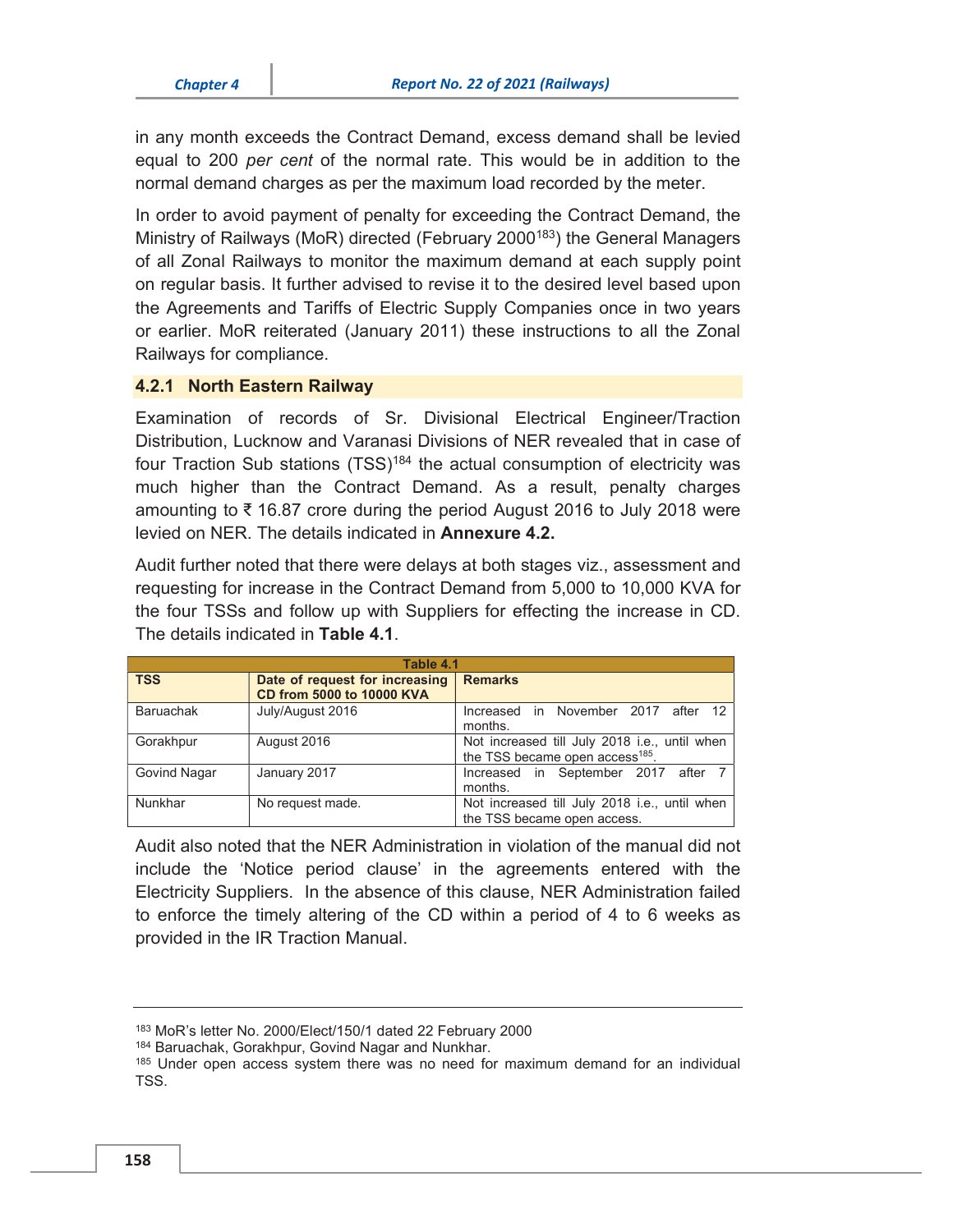Thus, had NER Administration taken effective steps to review the CD of all these four TSS, the penalty of  $\bar{\tau}$  16.87 crore paid to the Suppliers could have been avoided.

## 4.2.2 Northern Railway

Review of electric energy bills of the seven TSSs for the period May 2013 to June 2018 revealed that in all the TSSs<sup>186</sup>, the Maximum Demand exceeded the Contract Demand. Increase in Maximum Demand over Contract Demand ranged between 2,100 kVA (70 *per cent* of Contract Demand)<sup>187</sup> to 5,056 kVA (101 *per cent* of Contract Demand)188. Even after revision of the Contract Demand, the Maximum Demand exceeded the revised Contract Demand. Increase in Maximum Demand over the revised Contract Demand ranged between 954 kVA (19 *per cent of* revised Contract Demand)189 to 2,722 kVA (45 *per cent* of revised Contract Demand)190. Thus, assessment of Contract Demand and its revision was not made correctly.

There were delay at stages viz., assessment and requesting for increase in the Contract Demand in five TSSs and also follow up with Electric Supply Companies for enhancing the Contract Demand. Details indicated in Table 4.2.

| Table 4.2   |                                                                                                             |                                                                                       |  |
|-------------|-------------------------------------------------------------------------------------------------------------|---------------------------------------------------------------------------------------|--|
| <b>TSS</b>  | of<br>Date<br>request<br>for<br>revising/increasing Contract Demand<br>sent to Electricity Supply Companies | <b>Remarks</b>                                                                        |  |
| <b>SYC</b>  | 06 March 2016 (3000 kVA to 6000 kVA)                                                                        | Demand<br>Contract<br>revised<br>(increased) in February 2017 (11<br>months)          |  |
| <b>GRMR</b> | 05 April 2016 (3000 kVA to 5000 kVA)                                                                        | Contract Demand increased in<br>March $2017(11$ months)                               |  |
| <b>SYW</b>  | 18 November 2013 (5000 kVA to 8000<br>kVA)<br>12 December 2015 (8000 kVA to 10000                           | Contract Demand increased in<br>June 2015 (19 months)<br>Contract Demand increased in |  |
|             | kVA)                                                                                                        | March 2017 (15 months)                                                                |  |
| <b>SLN</b>  | 18 November 2013 (5000 kVA to 8000<br>kVA                                                                   | Contract Demand increased in<br>June 2015 (19 months)                                 |  |
| <b>SVZ</b>  | 19 November 2013 (5000 kVA to 8000<br>kVA)                                                                  | Contract Demand increased in<br>June 2015 (19 months)                                 |  |
| <b>BOY</b>  | Contract Demand not revised, Processed for Open Access                                                      |                                                                                       |  |
| AMS         | Contract Demand revised lastly in April 2007                                                                |                                                                                       |  |

<sup>186</sup>TSS/Amausi (AMS), TSS/Sultanpur (SLN), TSS/Sindurwa (SYW), TSS/Sarai Chandi (SYC), TSS/Garhi Manikpur (GRMR), TSS/Bhadohi (BOY) and TSS/Sarai Harkhu (SVZ)<br><sup>187</sup> TSS at GRMR<br><sup>188</sup> TSS at SYW<br><sup>189</sup> TSS at GRMR<br><sup>190</sup> TSS at SYC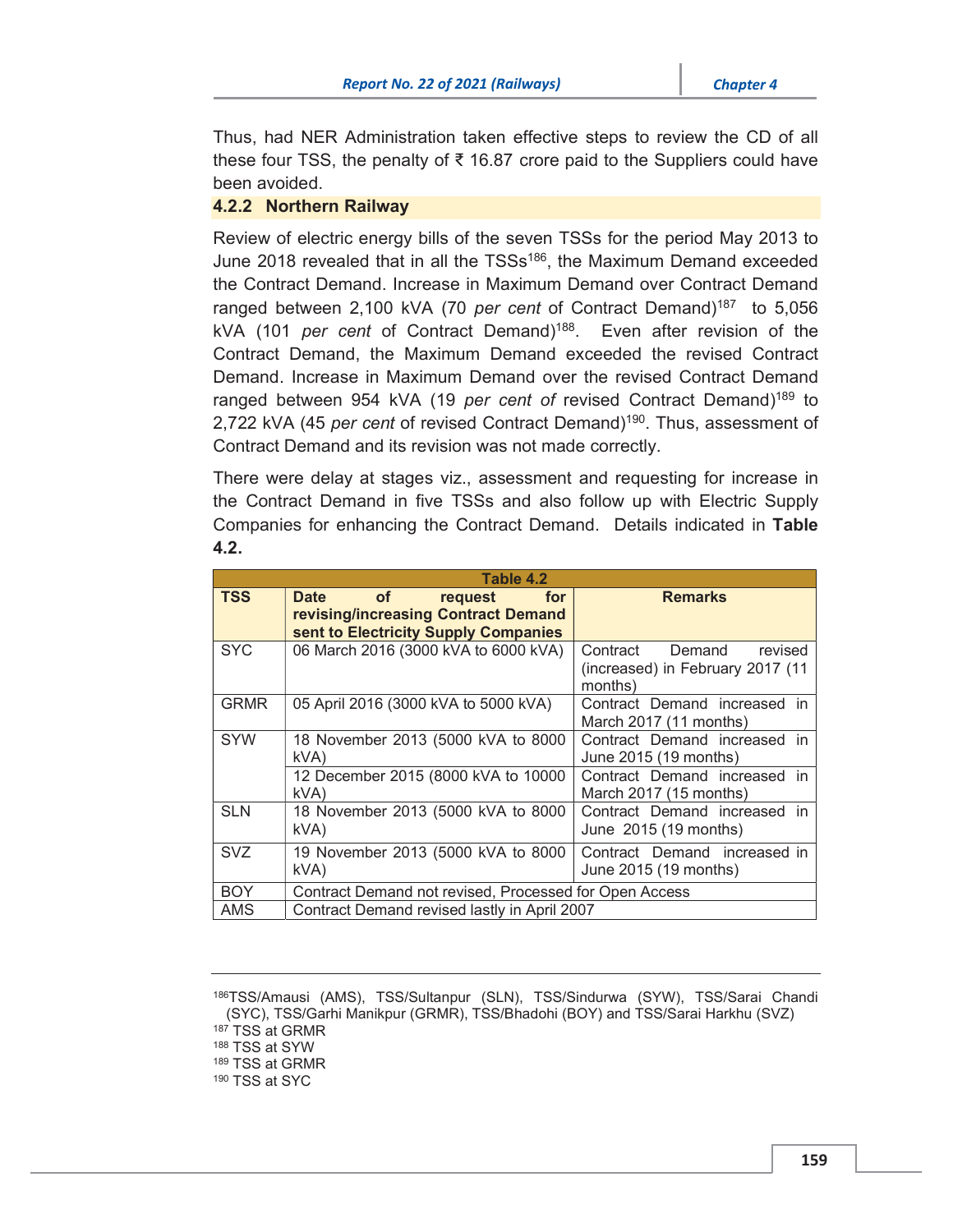Actual consumption of electricity was much higher than the Contract Demand. As a result, penalty charges amounting to  $\bar{\xi}$  15.16 crore were levied during the period May 2013 to June 2018<sup>191</sup>. Details indicated in **Annexure 4.2.** 

Northern Railway Administration stated (December 2020) that trend of Maximum Demand was analyzed and if Maximum Demand bursting was observed regularly then application for enhancement of Maximum Demand was initiated. It further stated that a standard procedure was required to be followed at Divisional and Headquarter level including vetting of case from Accounts and obtaining approval of competent authority. This normally takes time since examination of the case was involved at all stages. Also, during single line electrification, it was difficult to exactly assess the initial demand of any TSS as the load was shared by various TSSs.

Reply of Northern Railway Administration was not acceptable. Railway Authorities had not correctly assessed the initial Contract Demand and while requesting for enhancement of Contract Demand. Maximum Demand exceeded the Contract Demand in all the TSSs checked in audit.

These matters were referred to MoR in August/ September 2021. In case of NER, Ministry stated (November 2021) that Railway Administration not only took all necessary steps on time regarding increasing the CD of all four TSS but also saved ₹ 18.42 crore in respect of Gorakhpur and Baruachak TSS by not accepting the revised estimate of the electricity suppliers for upgrading the CD.

The reply of MoR was not acceptable as NER Administration took more than one year time to get the CD increased from 5000 to 10,000 KVA for Baruachak and Govind Nagar TSSs and continued to pay the penalty charges. With regard to Gorakhpur and Baruachak TSSs, the saving amount claimed by MoR also included refundable security deposit charges. Further, the reply of MoR is silent on non-inclusion of Notice Period clause in the agreements entered into with the electricity suppliers. No reply was received (November 2021) in respect of Northern Railway.

<sup>&</sup>lt;sup>191</sup> From July 2018, traction power was procured through Open Access and all TSSs connections taken from UPPCL have been disconnected.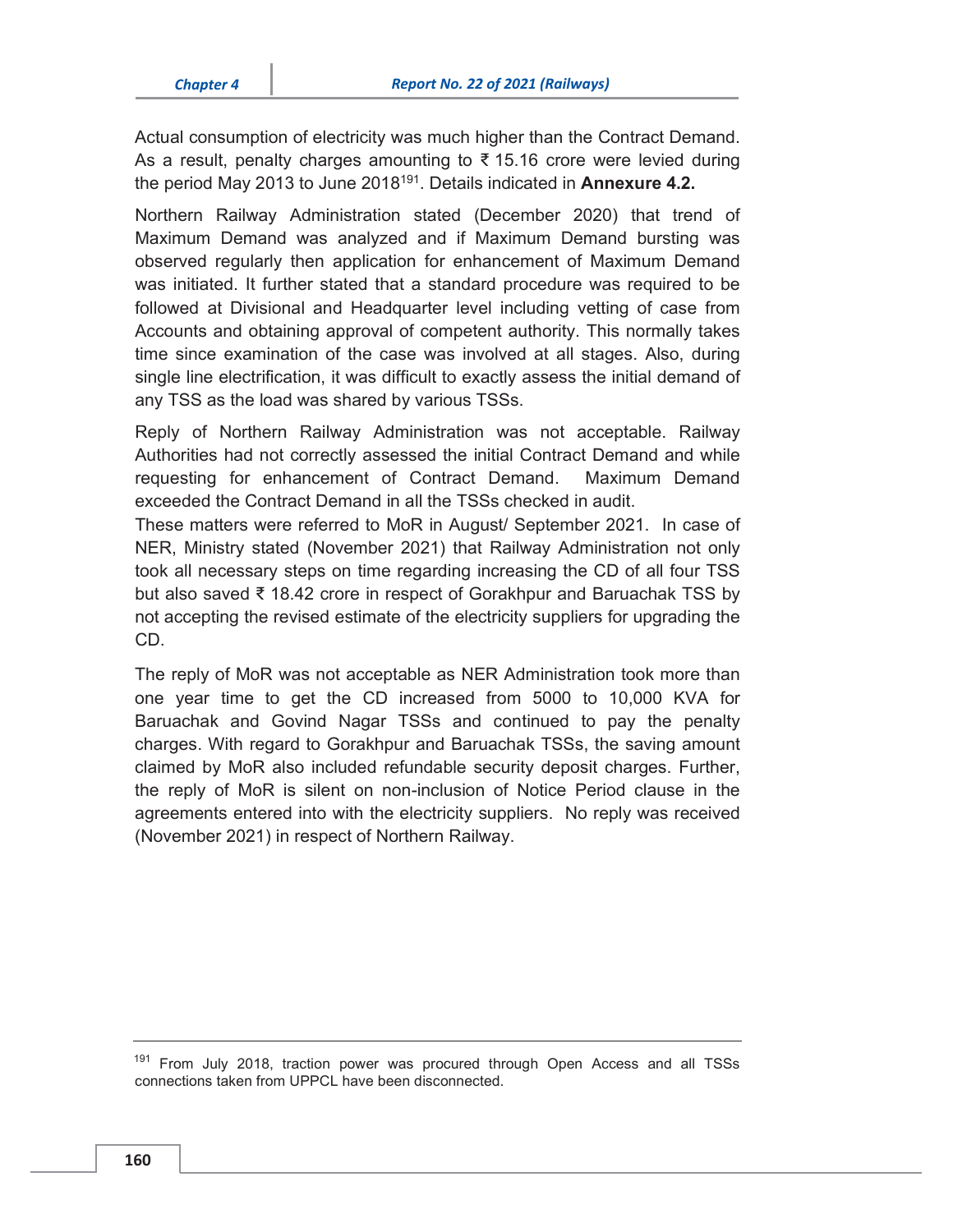# 4.3 Procurement of Pantographs for Passenger Electric Locomotives at higher rate: Chittranjan Locomotive Works

CLW procured 400 Direct Air Raised Pantographs for high speed Passenger Locomotives at exorbitantly higher rates than the rates of regularly procured AM 92 type Pantographs which resulted into a loss ₹ 7.65 crore.

A Pantograph is a movable apparatus mounted on the roof of electric train to collect power through contact with an overhead tension wire. Chittranjan Locomotive Works (CLW) procured Pantographs from approved vendors<sup>192</sup>for manufacture of passenger and freight electric locomotives.

As per Railway Board's instructions regarding stocking of new items (October 2015), it was recommended to purchase new items in part quantity of the requirement rather than initial purchase based on annual contract basis. Further, forecasting techniques should be utilised to avoid unnecessary inventory built up.

For the production period 2015-19, CLW placed orders for 1005 AM-92 type Pantographs<sup>193</sup> from the two sources viz. M/s Contransys Private Limited, Kolkata (905 nos.) and M/s Stone India Ltd, Kolkata (100 nos.). During the four years the Total Unit Rate (TUR) for AM-92 type pantographs ranged between ₹ 93,975 to ₹ 1, 28,419.

Audit noted that for the production year 2018-19, CLW decided (October 2017) to float tender for procuring 400 Direct Air Raised type Pantographs as a new item. Subsequently, based on the recommendation of the Tender Committee CLW placed (April 2018) a bulk purchase order of 400 new type of pantographs from M/s Schunk Metal & Carbon Private Limited (single approved vendor for this new item) at a TUR of ₹ 3,19,683. This price per pantograph was higher by  $\bar{\xi}$  1,91,264 i.e., more than double the rate of the last purchase held in November 2017.

The Tender Committee justified the procurement of the Direct Air Pantographs at higher rates on the grounds that availability of AM-92 Pantograph was poor as one of the suppliers had internal problems and other had limited capacity constraint. TC also stated that the new item had advantages over conventional type of pantograph as it not only gave aerodynamic stable behavior in operation but also improved the current

<sup>&</sup>lt;sup>192</sup>Three firms as in October 2017 viz., M/s Stone India Limited; M/s Contrasys Pvt. Limited; M/s Schunk Metal &Carbon (I) Pvt Limited for procurement of passenger locomotives. 193 As per specification of CLW- CLW/ES/P-5/F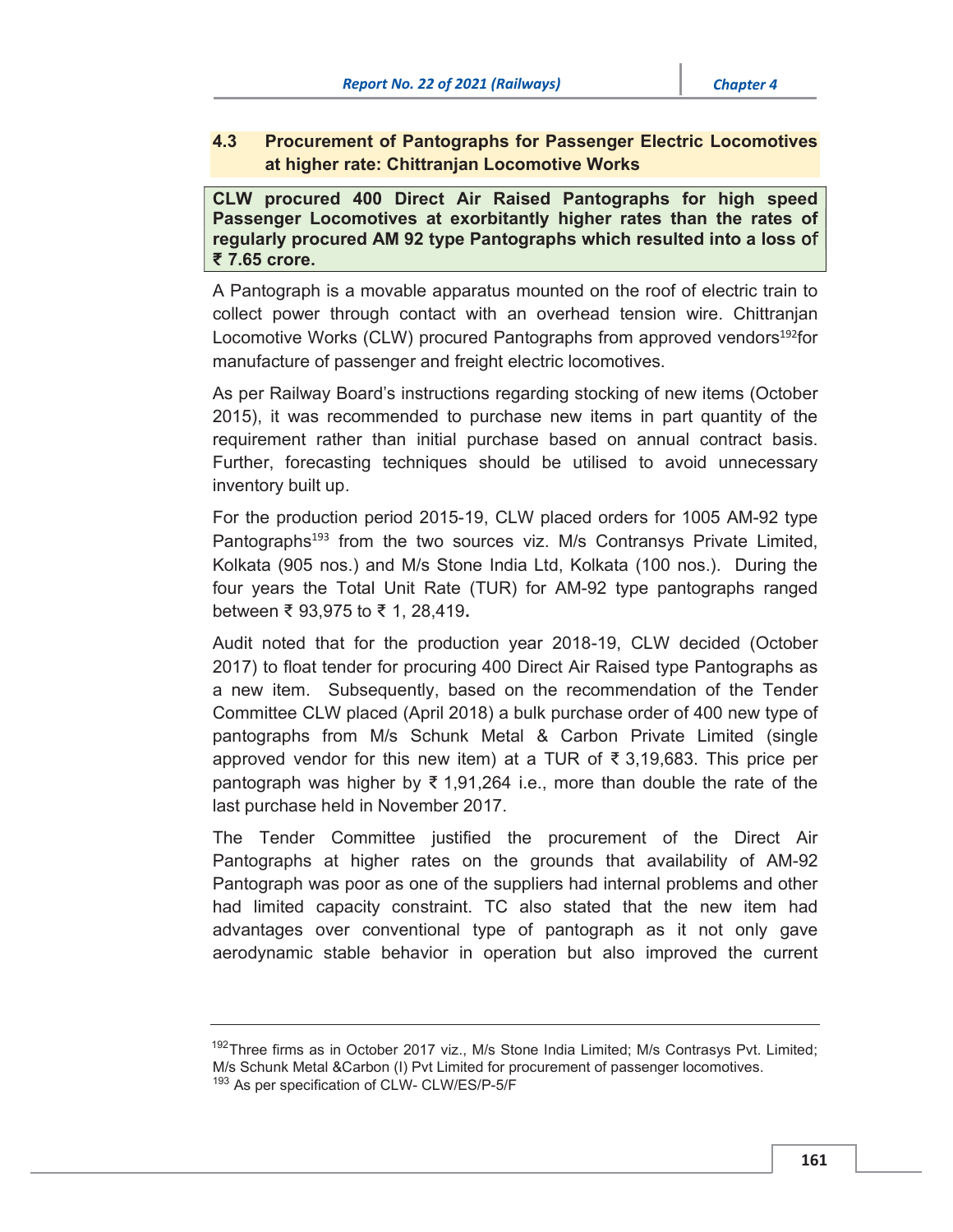collection. TC also recorded that the use of conventional type Pantograph was henceforth discontinued in the world.

Audit noted that the justification of the Tender Committee for purchase of bulk quantity of 400 Nos at a much higher rate was not proper. The fact that total annual quantity procured each year during past three years194 had not exceeded 230 units and there was no significant increase in the production plan indicated that the bulk purchase decision of a costlier pantograph lacked prudence. This was also in violation of the instructions of Railway Board of October 2015.

The production target for manufacture of Passenger Locomotives during the years 2017-18 and 2018-19 was only 115 and 100, respectively. Thus, the annual requirement was not more than 230 (Two per engine) for 2017-18. As of July 2021, an inventory of 84 Nos of Direct Air Pantographs (21 *per cent*) was still lying in the stock unused.

Audit also noted that in February 2019, CLW reverted to the purchase of AM 92 pantographs. CLW placed purchase orders for procurement of 461 AM 92 Pantographs on M/s Contrasys Pvt. Limited at a unit rate of ₹ 1, 57,605 (only 51 *per cent* of the rate of Direct Air Pantograph)*.*

The advantages of procuring Direct Air Pantographs were not established as CLW, subsequently, discontinued procuring direct air pantographs and 21 *per cent* inventory of direct air pantographs was still lying unutilized.

Thus, the decision of CLW to procure huge quantity (400 Nos) of Direct Air Pantographs from a vendor, as new item, resulted in procurement of the item at higher cost by ₹ 7.65 crore (400 sets x ₹ 1, 91,264).

The issue was raised with Ministry in September 2021. Ministry of Railways in its reply stated (November 2021) that availability of Passenger Pantographs became very critical due to closure of M/s Stone India Limited. For ensuring availability of material, it was necessary to place order on additional source at that time. It was not prudent to depend on single source after closure of M/s Stone India Limited. Further, as the two types of pantographs were of different design, it would not be proper to compare the cost of spring operated pantograph with direct air raised pantograph. Ministry of Railways further stated that the decision was taken as one time measure.

The reply of the MoR that availability of Passenger Pantographs had become very critical was contrary to the fact that it had placed orders for procurements in bulk rather than to procure quantity for maintaining buffer stock to avoid

<sup>194 2015-16, 2016-17</sup> and 2017-18.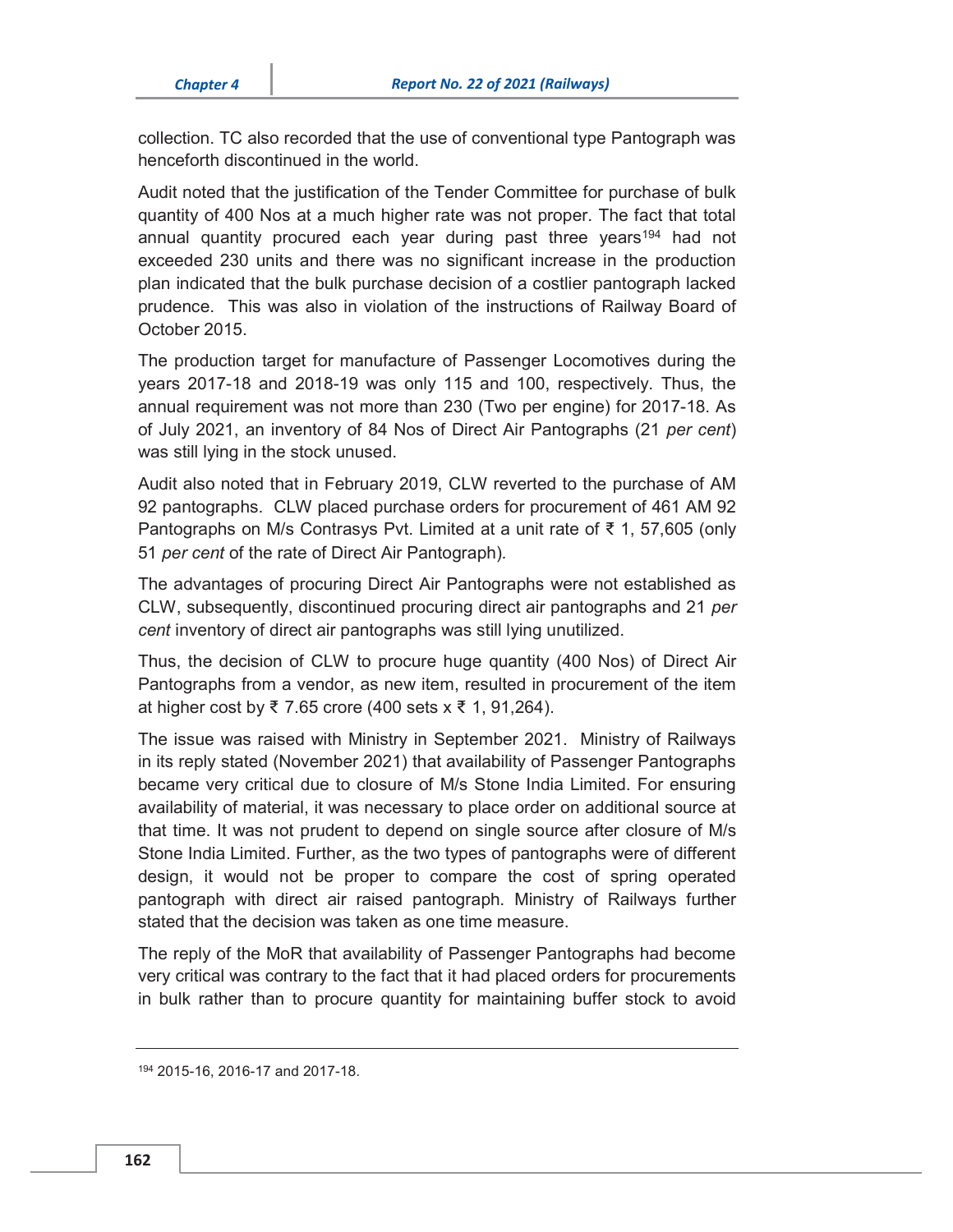inventory reaching critical levels. A scrutiny of bin card revealed that stock of AM 92 pantographs in hand as of November 2017 was 36 which was equal to at least three months of the production of passenger locomotives.

Moreover, TC neither deliberated about the decision as one time measure nor conducted any cost benefit analysis of the Direct Air Pantographs. As of July 2021, out of 400 Direct Air Pantographs procured by CLW for Locomotives production, 84 were lying unused in stock and 144 were issued to other Zonal Railways without any specific demand of Direct Air Pantograph from Zonal Railways. CLW had also subsequently ordered bulk quantity of 461 regular pantographs (AM 92) instead of direct air pantographs.

## 4.4 Short deduction of Income tax at source from contractor and discrepancies in payment to contractor: East Central Railway

Payment of ₹ 18.66 crore was made to a contractor on PAN number of another firm which had not entered into any agreement with the Railway Administration. As a result, there was short deduction of Income tax of ₹ 3.24 crore.

As per the Income Tax Act,<sup>195</sup> in cases, where the Permanent Account Number (PAN) provided to the tax deductor is invalid or does not belong to the tax deductee, it shall be deemed that the deductee has not furnished his PAN. In such cases tax at source shall be deducted at the rate of 20 *per cent*.

The IT Act also stipulated that the tax deductee shall furnish his PAN to the tax deductor and both shall indicate the same in all the correspondence, bills, vouchers and other documents that were sent to each other.

East Central Railway (ECR) Administration entered into an agreement with M/s. Young Bengal Co-operative Labour Contract Society Limited, Kolkata (Contractor). This agreement was for six works related to mechanized cleaning of coaches, watering of coaches, cleaning of station and circulating area, housekeeping of entire Railway station *etc*. at different locations of Pt. Deen Dayal Upadhayaya Division from 2014-15 to 2018-19.

Audit noticed that for all the six works awarded to Contractor, the payment was made through PAN 'X'. Audit, however, noted that the PAN used for payments was issued by Income Tax Department in the name of another firm M/s Young Bengali Co-operative Labour Contract Society Limited, Chandauli. A total amount of ₹ 18.66 crore was paid to the contractor during November

<sup>195</sup>Section 206AA(1)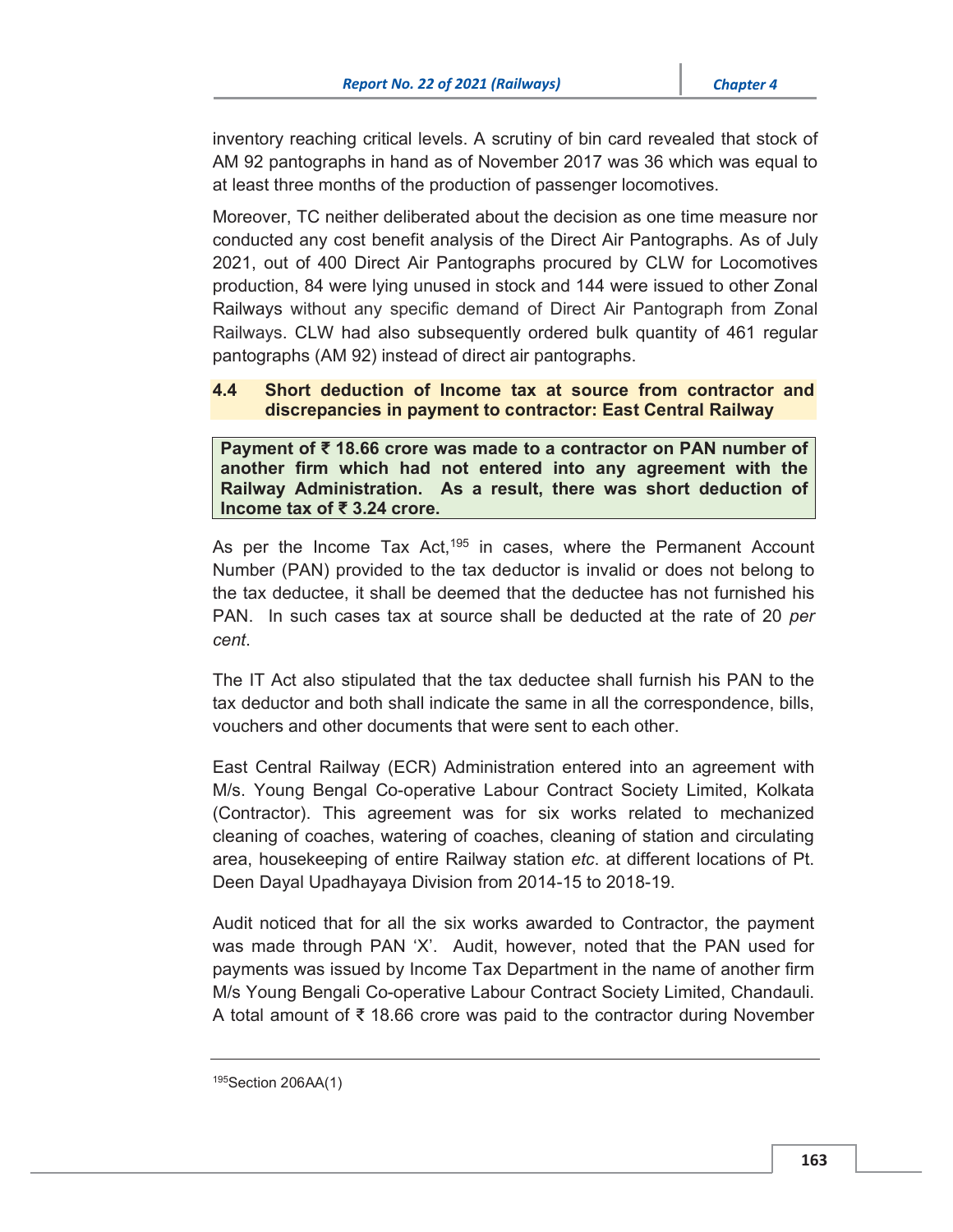2014 to April 2019 using the invalid PAN 'X' which was registered in the name of another firm.

Thus, PAN used by the tax deductor (Railway Administration) to deduct the Income Tax from the tax deductee (contractor) did not belong to the tax deductee. Railway Administration had deducted only 2 *per cent* Income tax at source from the payment made to the deductee, whereas, in terms of Income tax Act provision, in such cases, TDS should have been deducted at the rate 20 *per cent*. As a result, there was a short deduction of income tax of ₹ 3.24 crore from the contractor bills.

Audit also noted that as per data generated through IPAS (Railway IT Application), the payments were made to M/s Young Bengal Co-operative Labour Contract Society Limited, Kolkata with PAN 'X' (PAN of another firm *i.e.* M/s Young Bengali Co-operative Labour Contract Society Limited, Chandauli). Whereas Form 16A was issued by the Railway Administration to M/s Young Bengali Co-operative Labour Contract Society Limited, Chandauli which had not entered into any agreement with the Railway Administration.

The issue was raised with Ministry in September 2021. Ministry of Railways in it's reply stated (November 2021) that, ECR Administration has decided (November 2021) to hand over the matter to Vigilance for detailed enquiry and subsequent action.

Thus, in view of payment of ₹ 18.66 crore made through PAN of another firm and on the basis of provision of Rule (I) of 206AA, Railway Administration had made short deduction of income tax at source of  $\overline{3}$  3.24 crore from the contractor bills.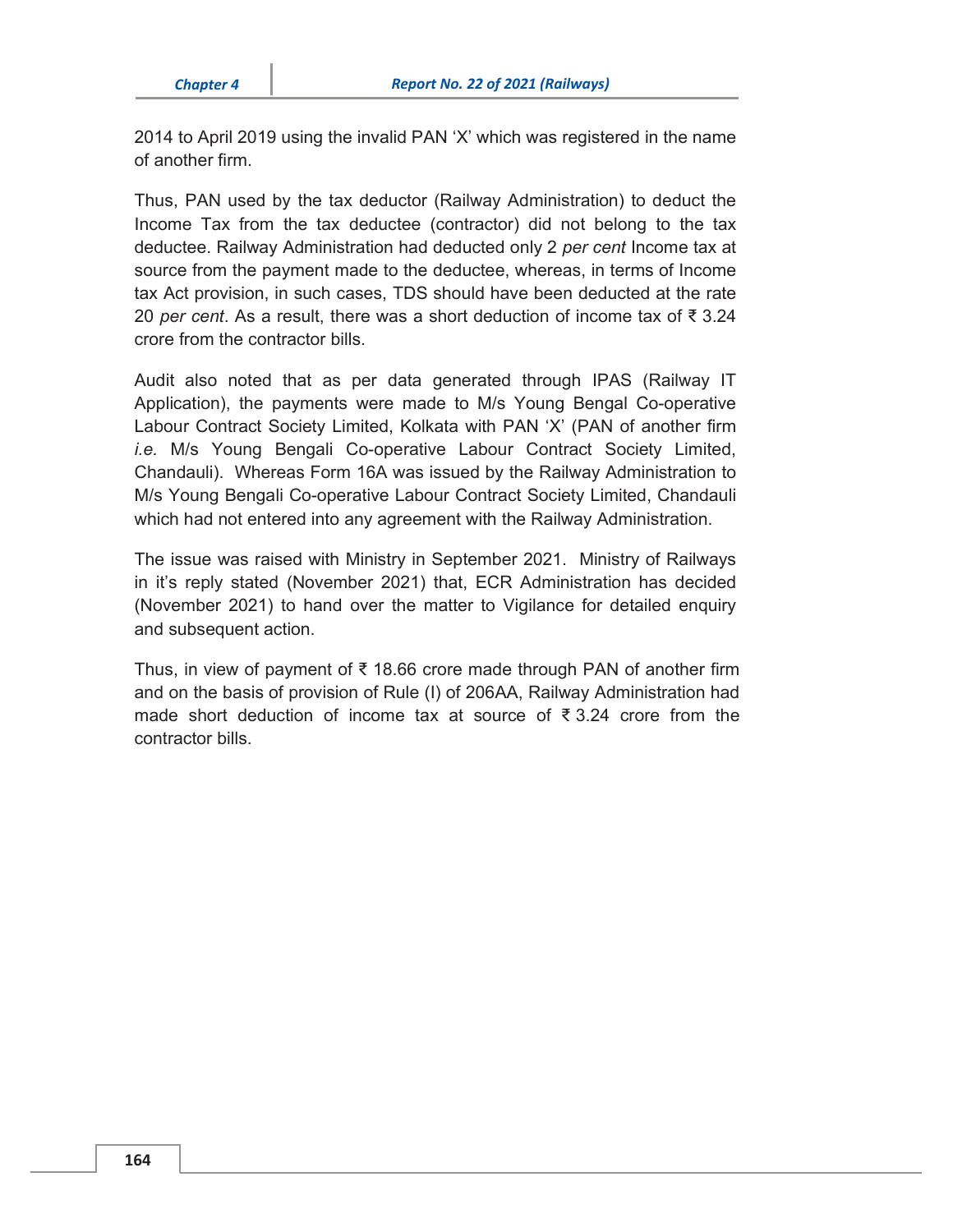4.5 Purchase of Dress materials even after issuance of instructions by Ministry of Railways for payment of Dress Allowance: West Central Railway and South Central Railway

On the recommendations of 7<sup>th</sup> Central Pay Commission, Ministry of Railways issued instructions in October 2017 for payment of Dress Allowance to the employees in lieu of Dress materials. However, the Zonal Railway Administrations did not cancel/short close the existing Purchase Orders of ₹ 2.16 crore for Dress Materials despite MoR's instructions of October 2017. They issued fresh Purchase Orders for Dress materials of ₹ 1.15 crore to the firms after October 2017. Procurement of Dress materials of ₹ 3.31 crore after issue of MoR's instructions was irregular. In some cases, dual benefits (i.e. Dress materials as well as Dress Allowance) were extended to the employees.

Prior to October 2017, the railway employees were issued Uniform and related allowances such as Kit Maintenance Allowance, Shoe Allowance, Uniform Allowance, Washing Allowance *etc.* as per extant instructions issued by the Ministry of Railways (MoR). Consequent to the implementation of the 7<sup>th</sup> Central Pay Commission recommendations, the uniform-related allowances subsumed in a single Dress Allowance. Accordingly, in October 2017, MoR issued instructions<sup>196</sup> for grant of Dress Allowance<sup>197</sup> to different category of employees in July each year with effect from 1<sup>st</sup> July 2017.

Dress Allowance of ₹ 5,000 per annum was fixed for the category of staff, who were required to wear regular uniform like Trackmen, Running Staff, Staff Car Drivers, MTS, Canteen Staff *etc*. are to be credited to the salary in the month of July every year.

Audit reviewed the records<sup>198</sup> of Store Depots of Kota, Bhopal (BPL) and Jabalpur (JBP) Divisions of West Central Railway and observed the following:

After issue of MoR's instructions, four Purchase Orders of ₹ 0.34 crore for procurement of Dress materials were placed in February 2018, March 2018 and June 2018. Placement of Purchase Order by Zonal Railway Hqrs/Jabalpur for purchase of Dress Materials and the extension of delivery period was not in order. Audit observed that Dress/Dress materials valuing ₹ 1.41 crore199 (including ₹ 0.34 crore against fresh orders) were received up to August 2018 from the suppliers even after issue of MoR's instructions.

<sup>196</sup> Vide Circular No. RBE 141/2017 dated 3 October 2017

 $197$  covering all the type of dress both summer and winter and related allowances<br> $198$  Tally Book/ledger books maintained in the Store Depots

<sup>199</sup> Kota Division - ₹ 0.39 crore, BPL Division - ₹ 0.54 crore, JBP Division - ₹ 0.48 crore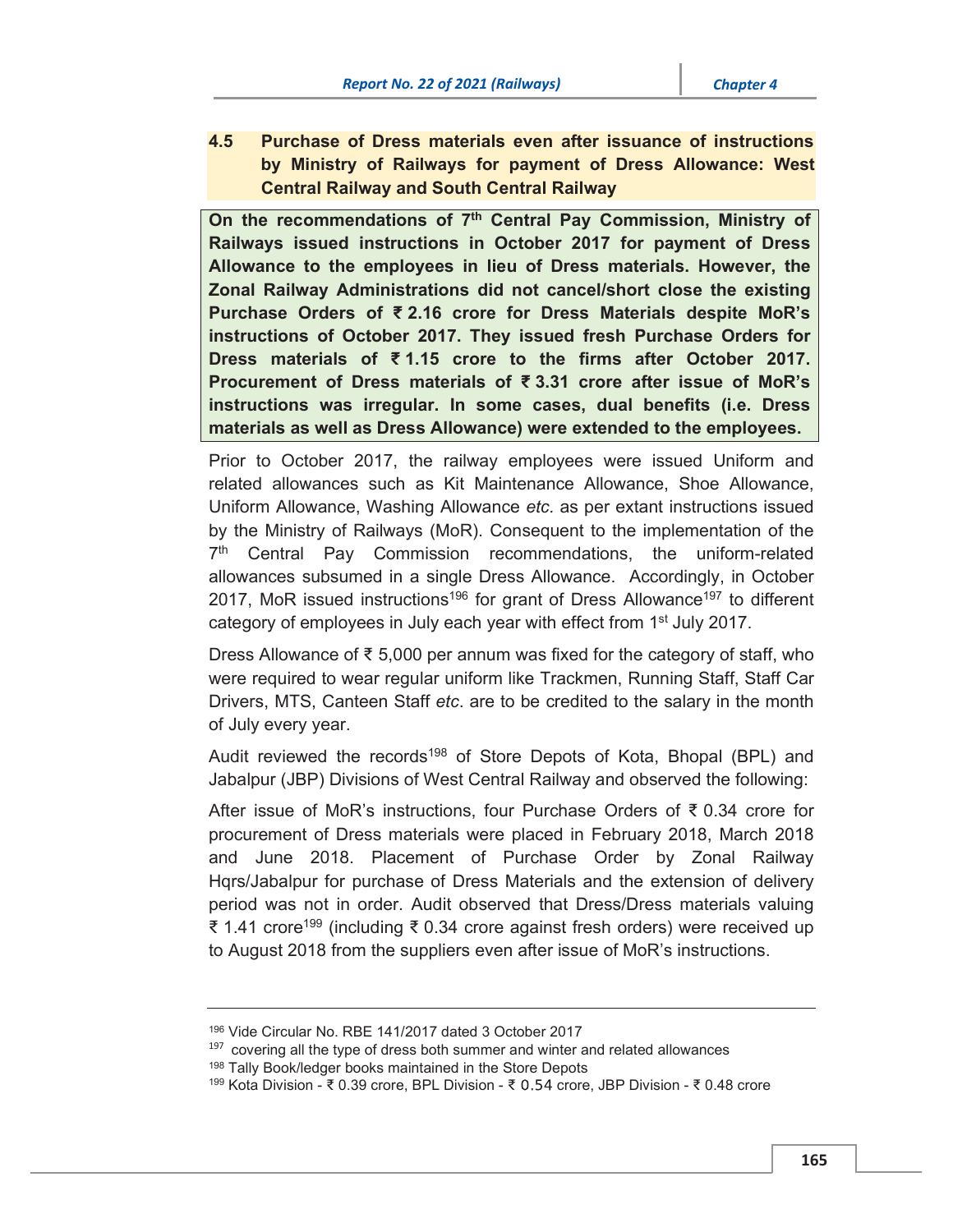The Senior Divisional Material Manager/Kota had requested (November 2017 to September 2018) the Zonal Railway Hqrs/WCR for cancellation of existing Purchase Orders and for issue of guidelines for disposal of received uniform material. However, no action was taken by the Zonal Railway Headquarters.

Audit reviewed the records for the period from October 2017 to June 2018 in respect of 924 employees in Bhopal Division and 610 employees in Jabalpur Division. Audit observed that in all 924 cases<sup>200</sup> (100 *per cent*) in Bhopal Division and in 292 cases (47 *per cent*) in Jabalpur Division, both the Dress Allowances and Dress materials were released to the employees. Thus, in Jabalpur and Bhopal Division, dual benefits i.e. Dress materials and Dress Allowances of ₹ 0.61 crore<sup>201</sup> were extended to the employees. In Kota Division, only Dress Allowances were paid to the employees and Dress materials valuing ₹ 0.39 crore is lying in stock.

FA&CAO (F&B)/WCR had issued (December 2017) instructions to the Divisional Accounts Offices that as the procurement of Dress materials for 20l7-18 and 2018-19 (Summer) have been issued; therefore Dress Allowance for 2017-18 and 2018-19 (Summer) is not to be made. Divisional Authority/Bhopal stated (November 2020) that no recovery has finally been effected in view of the representations from the employees association/labour unions.

Matter was referred to West Central Railway Administration in November 2020. In reply, they stated (June 2021) that Railway Administration had decided to procure and distribute the uniforms of winter 2017 and summer 2018 and to implement the payment of Dress Allowance w.e.f. July 2018. Payment has been made by the Divisions/field units in line with MoR's instructions after matter was raised by labour unions in different  $PMMs^{202}$ . Further, MoR has stated (February 2018<sup>203</sup>) that  $7<sup>th</sup>$  CPC recommendations on Dress Allowance did not comment on liquidation of uniform stock procured/under procurement prior to payment of Dress Allowance.

The reply was not acceptable. Para 4 of MoR's instructions clearly stipulates that 'With the payment of Dress Allowance, categories of staff that were earlier being provided uniforms will henceforth not be provided with uniforms.' Hence, only Dress Allowance was to be paid to the employee wef  $1<sup>st</sup>$  July

<sup>200 223</sup> Employees received Dress materials along with Dress Allowance for 2017-18, 701 Employees received Dress materials along with Dress Allowance for 2018-19 2011,216 Employees (924 Employees in BPL+292 Employees in JBP)\* ₹ 5,000 = ₹ 60.80 lakh

<sup>(</sup>say ₹ 0.61 crore)

<sup>&</sup>lt;sup>202</sup> Permanent Negotiating Machinery

<sup>203</sup> MoR's letter No. PCVII/2018/I/7/5/1 dated 15 February 2018